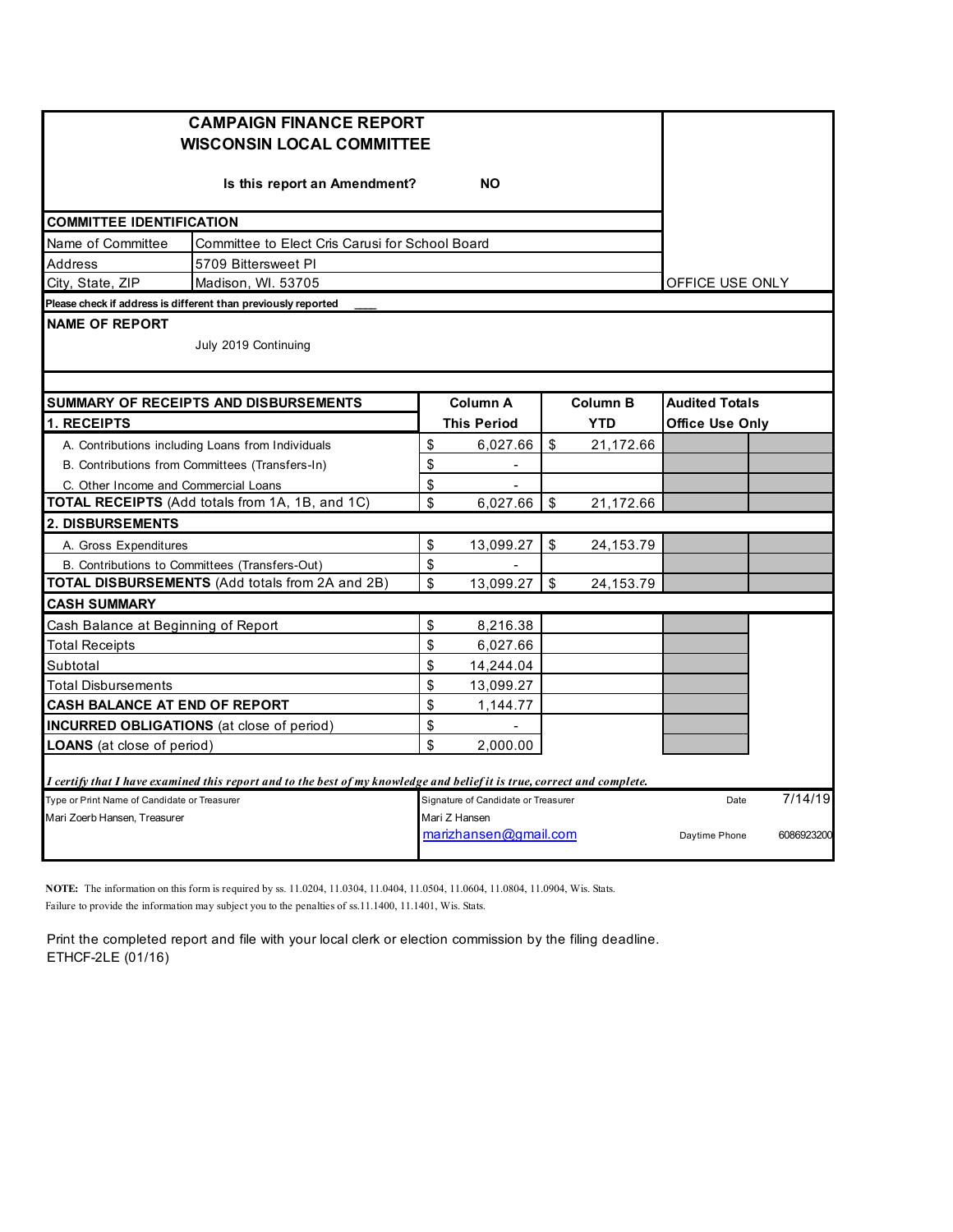SCHEDULE 1-A **Contributions Including Loans from Individuals**

|         |                |                                      |                                                |                    |                                                                    |                      |           |                         | <b>OCCUPATIO</b>                                  |          |                     |                                      |
|---------|----------------|--------------------------------------|------------------------------------------------|--------------------|--------------------------------------------------------------------|----------------------|-----------|-------------------------|---------------------------------------------------|----------|---------------------|--------------------------------------|
| IN-KIND | <b>CONDUIT</b> | <b>DATE</b>                          | <u>LAST</u>                                    | <b>FIRST</b>       | <b>ADDRESS</b>                                                     | <b>CITY</b>          | <b>ST</b> | <b>ZIP</b>              | <b>AMOUNT</b>                                     |          | YTD                 | <b>COMMENTS</b>                      |
|         |                | 1/1/19 Ritt                          |                                                | Michele            | 145 Pine View Dr                                                   | Madison              | WI        |                         | 53704 teacher                                     | \$       | 50.00               |                                      |
|         |                | 1/2/19 Lyne                          | 1/2/19 Vander Meulen                           | Jesse<br>Nicole    | 2550 E Dayton St<br>730 hidden cave road                           | Madison<br>Madison   | WI<br>WI  |                         | 53704-499 Substitute Teacher<br>53717 Attorney    | \$<br>\$ | 25.00<br>100.00     |                                      |
|         |                |                                      | 1/4/19 Burden                                  | Laura              | 9 Pebble Beach Circle                                              | Madison              | WI        |                         | 53717 social worker                               |          | 100.00              |                                      |
|         |                | 1/4/19 Noble                         |                                                | Amy                | 25 Hiawatha Circle                                                 | Madison              | WI        |                         | 53711 social Worker                               | \$       | 100.00              |                                      |
|         |                | 01/05/19 Kindig                      |                                                |                    | Margi and Dav 5714 Bittersweet PI                                  | Madison              | WI        | 53705                   | retired                                           | \$       | 100.00              |                                      |
|         |                | 1/9/19 Porter                        |                                                | Pamela             | 609 Riverside Drive                                                | madison              | WI        |                         | 53704 Environmental consultant<br>53715 Teacher   | \$       | 100.00              |                                      |
|         |                | 1/9/19 Walsh<br>01/13/19 Wills       |                                                | Kati<br>Robert     | 915 South Brooks Street 4 Madison<br>30 Star Fire Court            | Madison              | WI<br>WI  | 53719                   | Cheese maker                                      | \$       | 25.00<br>25.00      |                                      |
|         |                | 01/13/19 Lenoch                      |                                                | Karen              | 220 Bordner Dr                                                     | Madison              | WI        | 53705                   | teacher                                           |          | 75.00               |                                      |
|         |                |                                      | 01/13/19 Levenstein                            |                    | Mark and Rebt 5730 Bittersweet Place                               | Madison              | WI        | 53705                   | Asst. professor, social work                      | \$       | 50.00               |                                      |
|         |                | 01/13/19 Black                       |                                                | Spencer            | 5742 Elder Place                                                   | Madison              | WI        | 53705                   | retired                                           |          | 100.00              |                                      |
|         |                | 01/13/19 Gregg                       |                                                | Marsha             | 202 N Franklin Ave                                                 | Madison              | WI        | 53705                   | retired teacher                                   | \$       | 50.00               |                                      |
|         |                |                                      |                                                |                    |                                                                    |                      |           |                         | real estate                                       |          |                     |                                      |
|         |                | 01/13/19 Halada<br>01/13/19 Lowden   |                                                | Andrew             | 6121 Raymond Rd                                                    | Madison              | WI        | 53711                   | appraiser                                         | \$       | 25.00<br>25.00      |                                      |
|         |                | 01/13/19 Pustz                       |                                                |                    | Lawrence and 5525 Marconi Streeet<br>Don and Linda 6106 Dell Drive | Madison<br>Madison   | WI<br>WI  | 53705<br>53719          | retired<br>retired                                | \$<br>\$ | 40.00               |                                      |
|         |                | 01/13/19 Curtin                      |                                                | Nancy              | 5916 Hammersley Road                                               | Madison              | WI        | 53711                   | retired                                           | \$       | 100.00              |                                      |
|         |                |                                      | 01/13/19 Bumeister                             | Kate               | 403 W. Lakeside St.                                                | Madison              | WI        | 53715                   |                                                   | \$       | 100.00              |                                      |
|         |                |                                      | 1/13/19 Thomas                                 | Teri               | 3026 Manchester Rd                                                 | Madison              | WI        |                         | 53719 Teacher                                     | \$       | 25.00               |                                      |
|         |                | 1/13/19 Leidel                       |                                                |                    | Jim and Alice 6321 Walden Way                                      | Madison              | WI        |                         | 53719 Not Employed                                | \$       | 50.00               |                                      |
|         |                |                                      | 1/13/19 Missureli                              | Andrea             | 5128 Spaanem Avenue                                                | Madison              | WI        | 53716                   | Teacher                                           | \$       | 25.00               |                                      |
|         |                | 01/16/19 Schmitz                     |                                                | Dean               | 29 Pebble Beach Circle                                             | Madison              | WI        | 53717                   |                                                   | \$       | 100.00              |                                      |
|         |                | 01/16/19 Herman                      |                                                | William            | 5750 Bittersweet Place                                             | Madison<br>Spring    | WI        | 53705                   |                                                   |          | 25.00               |                                      |
|         |                | 01/16/19 Cates                       |                                                | Richard            | 5992 County Road T                                                 | Green                | WI        | 53588                   |                                                   |          | \$ 100.00           |                                      |
|         |                | 01/18/19 Kester                      |                                                | D A                | 1818 Winchester Street                                             | Madison              | WI        | 53704                   |                                                   | \$       | 100.00              |                                      |
|         |                | 01/20/19 Berigan                     |                                                | <b>Nick</b>        | 5521 Marconi St                                                    | Madison              | WI        | 53705                   |                                                   | \$       | 100.00              |                                      |
|         |                | 01/21/19 Herald                      |                                                | Vanessa            | 6666 W Stuart Road                                                 | Beloit               | WI        | 53511                   |                                                   | \$       | 25.00               |                                      |
|         |                | 01/23/19 Greene                      |                                                | Jeffrey            | 208 Bordner Drive                                                  | Madison              | WI        | 53705                   |                                                   | \$       | 50.00               |                                      |
|         |                | 01/24/19 Coffin                      |                                                | Susan              | PO Box 3161                                                        | Madison              | WI        | 53704                   |                                                   | \$       | 25.00               |                                      |
|         |                | 01/24/19 McNeill                     |                                                | Laura              | 2109 Rusk Street                                                   | Madison              | WI        | 53704                   |                                                   | \$       | 100.00              |                                      |
|         |                |                                      |                                                | Larry and          |                                                                    |                      |           |                         |                                                   |          |                     |                                      |
|         |                | 01/24/19 Black                       |                                                | Barbara<br>Roeder  | 5706 Cedar Place                                                   | Madison              | WI        | 53705 retired           |                                                   | \$       | 100.00              |                                      |
|         |                |                                      | 01/25/19 Udvari-Solner                         | Mark               | 5729 Bittersweet Place                                             | Madison              | WI        | 53705                   |                                                   | \$       | 50.00               |                                      |
|         |                | 01/28/19 Jalensky                    |                                                | Anna               | 5457 Lake Mendota Dr                                               | Madison              | WI        | 53705                   |                                                   | \$       | 100.00              |                                      |
|         |                |                                      |                                                |                    | 383 Alpine Meadow                                                  |                      |           |                         |                                                   |          |                     |                                      |
|         |                | 01/29/19 Ball                        |                                                | Cindy              | Circle                                                             | Oregon               | WI        | 53575                   |                                                   | \$       | 10.00               |                                      |
|         |                | 01/30/19 Allen                       |                                                | Connie             | 5102 Manor Cross                                                   | Madison              | WI        |                         | 53711 teacher                                     | \$       | 25.00               |                                      |
|         |                |                                      | 01/30/19 Gaeddert                              | Susan              | 5513 Gettle Avenue                                                 | Madison              | WI        | 53705                   |                                                   | \$       | 25.00               |                                      |
|         |                |                                      | 01/30/19 Lesondak                              | Audrey             | 1219 Spaight Street                                                | Madison              | WI<br>WI  | 53703<br>53717          |                                                   | \$<br>\$ | 50.00<br>100.00     |                                      |
|         |                | 01/31/19 Amato<br>01/31/19 Connell   |                                                | Anthony<br>Shelby  | 64 Oak Creek Trail<br>1 Oconto Court                               | Madison<br>Madison   | WI        | 53705                   |                                                   | \$       | 25.00               |                                      |
|         |                |                                      |                                                |                    |                                                                    |                      |           |                         | retired,                                          |          |                     |                                      |
|         |                |                                      |                                                | Richard and        |                                                                    |                      |           |                         | research                                          |          |                     |                                      |
|         |                | 01/31/19 Klemme                      |                                                | Cynthia            | 142 Larkin Street                                                  | Madison              | WI        |                         | 53705 specialist                                  | \$       | 50.00               |                                      |
|         |                |                                      |                                                | Eldon and          |                                                                    |                      |           |                         |                                                   |          |                     |                                      |
|         |                | 01/31/19 Ulrich                      |                                                | Jean               | 1602 Red Tail Drive                                                | Verona               | WI        | 53593 retired           |                                                   |          | \$300.00            |                                      |
|         |                |                                      |                                                | Peter and          |                                                                    |                      |           |                         |                                                   |          |                     |                                      |
|         |                | 01/31/19 Plane                       |                                                | Mary               | 101 Island Drive                                                   | Madison              | WI        | 53705 retired           |                                                   |          | \$100.00            |                                      |
|         |                | 02/01/19 Schlichte                   |                                                | Cindy              | 513 South Randall<br>Avenue                                        | Madison              | WI        | 53715                   |                                                   |          | \$100.00            |                                      |
|         |                | 02/02/19 Prosser                     |                                                | Tonya              | 9 Sauk Creek Circle                                                | Madison              | WI        | 53717                   |                                                   | \$       | 100.00              |                                      |
|         |                | 02/04/19 McNair                      |                                                | Ruth               | 5792 Alpine Road                                                   | Brooklyn             | WI        | 53521                   |                                                   | \$       | 50.00               |                                      |
|         |                | 02/04/19 Wise                        |                                                | Meg                | 5741 Bittersweet Place                                             | Madison              | WI        | 53705                   |                                                   | \$       | 50.00               |                                      |
|         |                |                                      |                                                |                    |                                                                    |                      |           |                         |                                                   |          |                     |                                      |
|         |                |                                      |                                                |                    | 33 Nob Hill Rd                                                     |                      |           |                         |                                                   |          |                     | NOTE: Excessive contribution: \$1475 |
|         |                | 02/05/19 MTI                         | 2/6/19 Luttrell                                | Lesleigh           | 1906 Kropf Ave                                                     | Madison<br>Madison   | WI<br>WI  | 53713 PAC<br>53704 none |                                                   |          | \$25.00             | \$6,000.00 returned 2/12/19.         |
|         |                | 2/7/19 Martin                        |                                                | Catherine          | 5511 Lake Mendota Drive madison                                    |                      | WI        |                         | 53705 Not Employed                                |          | \$20.00             |                                      |
|         |                |                                      |                                                |                    | 8033 Excelsior Drive,                                              |                      |           |                         |                                                   |          |                     |                                      |
|         |                |                                      | 02/08/19 Wisconsin People Conference 5(Suite B |                    |                                                                    | Madison              | WI        | 53717                   |                                                   |          | \$500.00            |                                      |
|         |                | 2/9/19 ritt                          |                                                | michele            | 145 pine view dr                                                   | Madison              | WI        | 53704 mmsd              |                                                   |          | \$50.00             |                                      |
|         |                | 2/11/19 Chawla                       | 2/11/19 Passman                                | Yogesh<br>Marjorie | 324 Russell St<br>9229 Regents Rd L410                             | Madison<br>La Jolla  | WI<br>CA  |                         | 53704 SEARCH Group Inc.<br>92037 Not Employed     |          | \$25.00<br>\$250.00 |                                      |
|         |                | 02/12/19 Matano                      |                                                | Alred              | 3745 Ross Street                                                   | Madison              | WI        |                         | 53705 tribal initiatives specialist               |          | \$50.00             |                                      |
|         |                |                                      | 2/14/19 Vukelich-Selva                         | Donna              | 522 Piper Drive                                                    | Madison              | WI        |                         | 53711 Edgewood College                            |          | \$40.00             |                                      |
|         |                |                                      | 02/15/19 Covarrubias                           |                    | J Jesus and S13529 Manchester Road                                 | Madison              | WI        | 53719                   |                                                   |          | \$30.00             |                                      |
|         |                |                                      | 2/16/19 Schobert                               | Charles            | 2709 Oakridge Avenue                                               | Madison              | WI        |                         | 53704 Not Employed                                |          | \$25.00             |                                      |
|         |                | 02/16/19 Greene                      |                                                |                    | Scott & Mary T 1809 Camelot Dr.                                    | Madison              | WI        | 53706                   |                                                   |          | \$40.00             |                                      |
|         |                | 2/17/19 Moffit<br>2/17/19 Wang       |                                                | Anna<br>Jennifer   | 556 Glen Dr.<br>3922 Hillcrest Drive                               | Madison<br>Madison   | WI<br>WI  |                         | 53711 wisconsin family ties<br>53705 Not Employed |          | \$40.00<br>\$25.00  |                                      |
|         |                | 02/17/19 Krome                       |                                                | Margaret           | 2524 Chamberlain Avenue Madison                                    |                      | WI        | 53705                   |                                                   |          | \$100.00            |                                      |
|         |                | 2/18/19 Dunphy                       |                                                | Michelle           | 6821 Harvest Hill Rd                                               | Madison              | WI        | 53717 none              |                                                   |          | \$25.00             |                                      |
|         |                | 2/18/19 Quinn                        |                                                | Jennifer           | 1418 Lake View Avenue                                              | Madison              | WI        |                         | 53704 AmFam                                       |          | \$50.00             |                                      |
|         |                |                                      | 2/18/19 ANDRZEJEWSKI MATTHEW                   |                    | 23 HIAWATHA CIR                                                    | MADISON              | WI        |                         | 53711 UW System                                   |          | \$100.00            |                                      |
|         |                | 02/19/19 Clingan<br>2/20/19 Luttrell |                                                | Lesleigh           | William and Sa 1715 Madison St.<br>1906 Kropf Ave                  | Madison<br>Madison   | WI<br>WI  | 53711<br>53704 none     |                                                   |          | \$100.00<br>\$50.00 |                                      |
|         |                |                                      | 2/20/19 Carstensen                             | Carol              | 720 Orton Court                                                    | Madison              | WI        |                         | 53703 Not Employed                                |          | \$100.00            |                                      |
|         |                |                                      | 2/20/19 Carstensen                             | Peter              | 720 Orton Ct.                                                      | Madison              | WI        |                         | 53703 Not Employed                                |          | \$100.00            |                                      |
|         |                | 02/20/19 Priegel                     |                                                | Nancy              | 913 Laurie Drive                                                   | Madison              | WI        | 53711                   |                                                   |          | \$100.00            |                                      |
|         |                |                                      | 2/24/19 Lezberg                                | Sharon             | 441 Sidney Street                                                  | Madison              | WI        |                         | 53703 Dane County UW-Extension                    |          | \$50.00             |                                      |
|         |                | 2/28/19 Giesler                      | 2/24/19 Greenler                               | Robin<br>Jennifer  | 2625 Oak Lawn Rd<br>21 Apple Hill Circle                           | Stoughton<br>Madison | WI<br>WI  | 53717 Self              | 53589 UW Madison                                  |          | \$25.00<br>\$100.00 |                                      |
|         |                | 02/28/19 Barden                      |                                                | Christine          | 2 Autumnwood Circle                                                | Madison              | WI        | 53719                   |                                                   |          | \$100.00            |                                      |
|         |                | 3/1/19 Lyne                          |                                                | Jesse              | 2550 E Dayton St 2F                                                | Madison              | WI        |                         | 53704 Madison Metropolitan Schc                   |          | \$40.00             |                                      |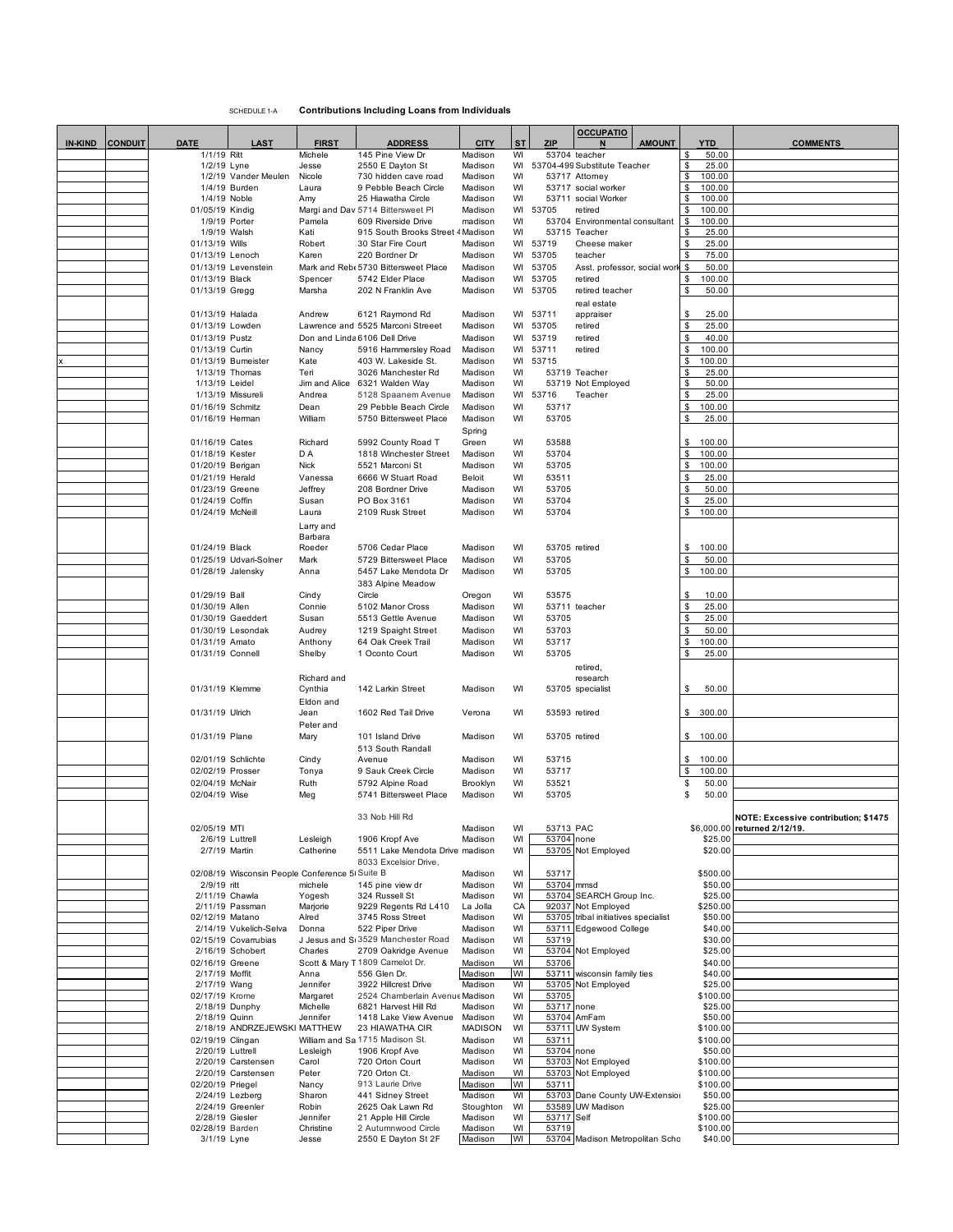|  |                   | 3/1/19 Juhnke            | Joanne                    | 430 OAK CREST AVE.                    | <b>MADISON</b> | WI        |            | 53705 Wisconsin Family Ties       |            | \$50.00    |      |
|--|-------------------|--------------------------|---------------------------|---------------------------------------|----------------|-----------|------------|-----------------------------------|------------|------------|------|
|  |                   | 03/01/19 Snellman        | Jussi                     | 5613 Taychopera Rd                    | Madison        | WI        |            | 53705 attomey                     |            | \$1,000.00 |      |
|  | 03/01/19 Weidel   |                          | Carol                     | 1237 East Dayton Street Madison       |                | WI        | 53703      |                                   |            | \$50.00    |      |
|  |                   | 03/02/19 anonymous       |                           |                                       |                |           |            |                                   |            | \$10.00    |      |
|  | 03/02/19 Rusk     |                          | Paul                      | 1422 Wyldewood Dr                     | Madison        | WI        | 53704      |                                   |            | \$20.00    |      |
|  |                   |                          | Heather                   |                                       |                | WI        | 53704      |                                   |            | \$100.00   |      |
|  |                   | 03/02/19 Banschbach      |                           | 2409 Crest Line Dr.                   | Madison        |           |            |                                   |            |            |      |
|  | 03/02/19 Pastor   |                          | Susan                     | 2502 Green Ridge Drive                | Madison        | WI        | 53704      |                                   |            | \$100.00   |      |
|  | 03/02/19 Clausius |                          | Joe                       | 18 Clarendon Ct.                      | Madison        | WI        | 53704      |                                   |            | \$50.00    |      |
|  | 03/02/19 Cochran  |                          | Paul                      | 5118 E. Buckeye Rd.                   | Madison        | WI        | 53716      |                                   |            | \$40.00    |      |
|  | 03/02/19 Lamont   |                          | Kristine                  | 5426 Brody Dr. Madison, \ Madison     |                | WI        | 53705      |                                   |            | \$20.00    |      |
|  | 03/02/19 Kester   |                          | Delores                   | 1818 Winchester Street                | Madison        | WI        | 53718      |                                   |            | \$91.00    |      |
|  |                   | 3/5/19 Greenwald         | Jennifer                  | 617 Sprague St.                       | madison        | WI        |            | 53711 Muir elementary             |            | \$50.00    |      |
|  |                   | 3/7/19 Ingram            | Mrill                     | 2151 Oakridge Ave.                    | Madison        | WI        |            | 53704 The Progressive             |            | \$30.00    |      |
|  |                   | 3/7/19 Dunphy            | Michelle                  | 6821 Harvest Hill Rd                  | Madison        | WI        | 53717 none |                                   |            | \$25.00    |      |
|  |                   | 3/7/19 Missureli         | Suzanne                   | 6131 Dell Dr                          | Madison        | WI        |            | 53718 Not Employed                |            | \$100.00   |      |
|  |                   | 3/7/19 Spitzer-Resnick   | Jeff                      | 430 Sidney St.                        | Madison        | WI        |            | 53703 Disability Rights Wisconsin |            | \$50.00    |      |
|  |                   | 3/7/19 Frank             |                           |                                       |                |           |            | 53726 UW Madison                  |            |            |      |
|  |                   |                          | Victoria                  | 2115 Kendall Ave                      | Madison        | WI        |            |                                   |            | \$10.00    |      |
|  |                   | 3/7/19 Sundquist         | Eric                      | 2215 Keyes Ave                        | Madison        | WI        |            | 53711 U. of Wisconsin             |            | \$25.00    |      |
|  |                   | 03/07/19 Henriques       |                           | Jeffrey and La 205 Lathrop Street     | Madison        | WI        | 53726      |                                   |            | \$100.00   |      |
|  | 03/07/19 Bell     |                          |                           | Michael and Di 445 Owen Drive Madison | Madison        | WI        | 53711      |                                   |            | \$100.00   |      |
|  |                   | 3/8/19 Hirsch            | Lynn                      | 14 North Allen Street                 | Madison        | WI        |            | 53726 Not Employed                |            | \$50.00    |      |
|  |                   | 3/8/19 Peterman          | Katie                     | 5201 Fairway Dr.                      | Madison        | WI        |            | 53711 Not Employed                |            | \$25.00    |      |
|  |                   | 3/8/19 Parker            | Megeen                    | 905 Sauk Ridge Trail                  | Madison        | WI        |            | 53717 Wm. S Middleton VA Hosp     |            | \$100.00   |      |
|  |                   | 3/8/19 Keating           | Heather                   | 2427 Fox Ave                          | Madison        | WI        |            | 53711 self-employed consultant    |            | \$25.00    |      |
|  |                   | 3/8/19 Peterson          | Danielle                  | 402 Blue Ridge Pkwy                   | Madison        | WI        |            | 53705 Unity Point Meriter         |            | \$25.00    |      |
|  | 3/8/19 Reis       |                          | Michelle                  | 544 Gately Ter                        | Madison        | WI        |            | 53711 MMSD                        |            | \$25.00    |      |
|  |                   | 3/8/19 Perrin            | Robyn                     | 4210 Nakoma Rd                        | Madison        | WI        |            | 53711 University of Wisconsin     |            | \$50.00    |      |
|  |                   | 03/08/19 anonymous       |                           |                                       |                |           |            |                                   |            | \$20.00    |      |
|  | 03/08/19 Gerlach  |                          | Barbara                   | 100 Wisconsin Avenue Un Madison       |                | WI        | 53703      |                                   |            | \$50.00    |      |
|  |                   | 03/08/19 Ackley-Fay      | Robin                     | 1025 Bultman Road                     | Madison        | WI        | 53704      |                                   |            | \$10.00    |      |
|  |                   | 3/9/19 Vukelich-Selva    | Donna                     | 522 Piper Drive                       | Madison        | WI        |            | 53711 Edgewood College            |            | \$25.00    |      |
|  |                   | 3/9/19 Porter            |                           | 609 Riverside Drive                   | Madison        |           | 53704 Uw   |                                   |            |            |      |
|  |                   |                          | Pamela                    |                                       |                | WI        |            |                                   |            | \$100.00   |      |
|  |                   | 3/10/19 Ceesay           | Fatou                     | 7845 E. Oakbrook Circle               | Madison        | WI        |            | 53717 Cairasu Hime Care           |            | \$50.00    |      |
|  |                   | 3/10/19 strother         | kimberly                  | 730 Williamson St. #229               | Madison        | WI        |            | 53703 Not Employed                |            | \$10.00    |      |
|  | 03/10/19 Curtin   |                          | Nancy                     | 5916 Hammersley Rd                    | Madison        | WI        | 53711      |                                   |            | \$50.00    |      |
|  | 3/11/19 Stull     |                          | Valerie                   | 622 South Park Street                 | Madison        | WI        |            | 53715 UW-Madison                  |            | \$25.00    |      |
|  |                   | 3/12/19 Paretskaya       | Anna                      | 10 N Livingston st apt 110            | Madison        | WI        |            | 53703 University of Wisconsin-Ma  |            | \$25.00    |      |
|  |                   | 3/13/19 Satala-Webber    | Julie                     | 6 Colony Circle                       | Madison        | WI        |            | 53717 MMSD                        |            | \$25.00    |      |
|  |                   | 03/13/19 Diamond         | Carolyn                   | 5 Andover Circle                      | Madison        | WI        | 53717      |                                   |            | \$25.00    |      |
|  |                   | 3/14/19 Goldberg         | Chad                      | 10 N Livingston St Apt 11 Madison     |                | WI        |            | 53703 University of Wisconsin-Ma  |            | \$25.00    |      |
|  |                   | 3/14/19 Borokhim         | Laila                     | 2214 Monroe st                        | Madison        | WI        | 53711 Self |                                   |            | \$280.00   |      |
|  |                   | 3/14/19 Stalker          | Sylvia                    | 555 S Midvale Blvd#230                | Madison        | WI        |            | 53711 Not Employed                |            | \$25.00    |      |
|  |                   | 3/14/19 DOUGHTY          | <b>JANE</b>               | 2115 BASCOM ST                        | <b>MADISON</b> | WI        |            | 53726 Not Employed                |            | \$100.00   |      |
|  |                   |                          |                           |                                       |                |           |            |                                   |            |            |      |
|  |                   | 03/14/19 anonymous       |                           |                                       |                |           |            |                                   |            | \$20.00    |      |
|  | 03/14/19 Bear     |                          | Monica                    | 7109 Longmeadow Rd                    | Madison        | WI        | 53717      |                                   |            | \$50.00    |      |
|  | 03/14/19 Bauer    |                          | Lisa                      | 1202 Tramore Trail                    | Madison        | WI        | 53717      |                                   |            | \$100.00   |      |
|  |                   | 03/14/19 Hofmesiter      | Lisa                      | 9 Manor hill Circle                   | Madison        | WI        | 53717      |                                   |            | \$50.00    |      |
|  |                   | 03/14/19 Krauthamer-Malo | Amy                       | 10 Wallingford Circle                 | Madison        | WI        | 53717      |                                   |            | \$25.00    |      |
|  | 03/14/19 Riggins  |                          | Darien                    | 7205 Sawmill Road                     | Madison        | WI        | 53717      |                                   |            | \$25.00    |      |
|  | 03/14/19 Heise    |                          |                           | David and Rhd 1126 North Westfield Rd | Madison        | WI        | 53717      |                                   |            | \$50.00    |      |
|  | 03/14/19 Malecki  |                          | Kristen                   | 5 Ramsgate Circle                     | Madison        | WI        | 53717      |                                   |            | \$25.00    |      |
|  | 03/14/19 Koch     |                          | Shelley                   | 7502 Fox Point Circle                 | Madison        | WI        | 53717      |                                   |            | \$50.00    |      |
|  |                   |                          |                           |                                       |                | WI        |            |                                   |            |            |      |
|  | 03/14/19 Wilson   |                          | Jenny                     | 9 Daytona Beach Drive                 | Madison        |           | 53717      |                                   |            | \$20.00    |      |
|  | 03/14/19 Murphy   |                          | Anne and Joe              | 22 Chesterson Circle                  | Madison        | WI        | 53717      |                                   |            | \$20.00    |      |
|  |                   | 03/14/19 Peterson        | Julia                     | 2902 Melissa Circle                   | Fitchburg      | WI        | 53711      |                                   |            | \$40.00    |      |
|  | 3/15/19 Coyne     |                          | Peggy                     | 718- D Hemdon Drive                   | Madison        | WI        |            | 53718 Madison Teacher's Inc       |            | \$25.00    |      |
|  | 03/15/19 Matano   |                          | Alfred                    | 3745 Ross Street                      | Madison        | WI        | 53705      |                                   |            | \$25.00    |      |
|  | 03/16/19 Hirsch   |                          | Thomas and                | 14 North Allen Street                 | Madison        | WI        | 53726      |                                   |            | \$25.00    |      |
|  |                   | 3/17/19 Subeck           | Lisa                      | 818 S. Gammon Rd. #4                  | Madison        | WI        |            | 53719 Wisconsin State Assembly    |            | \$50.00    |      |
|  |                   | 03/18/19 anonymous       |                           |                                       |                |           |            |                                   |            | \$20.00    |      |
|  |                   | 03/18/19 Ottenheimer     |                           | Afan and Rita 5205 Shawano Terrace    | Madison        | WI        | 53705      |                                   |            | \$49.00    |      |
|  | 03/19/19 Glueck   |                          | Lynn                      | 208 Grand avenue                      | Madison        | WI        | 53705      |                                   | 50         | 50         |      |
|  | 03/19/19 Arnold   |                          | Barbara                   | 1242 Meadowlark Drive                 | Madison        | WI        | 53716      |                                   | \$100.00   | \$100.00   |      |
|  |                   |                          |                           |                                       |                |           |            |                                   |            |            |      |
|  |                   |                          |                           | 100 Pond St. #11                      | Jamaica        |           |            |                                   |            |            |      |
|  | 03/19/19 Carusi   |                          | Daniela                   |                                       | Plain          | MA        |            | 02130 physician                   | \$2,000.00 | \$2,000.00 |      |
|  | 03/19/19 Chawla   |                          | Yogesh                    | 324 Russell St                        | Madison        | WI        | 53704      |                                   | 25         | 25         |      |
|  | 03/19/19 Busse    |                          | Sarah                     | 14 Pebble Beach Circle                | Madison        | WI        | 53717      |                                   | 40         | 40         |      |
|  | 03/19/19 Miller   |                          | Michelle                  | 1101 Colby                            | Madison        | WI        | 53715      |                                   | 20         | 20         |      |
|  | 03/19/19 Moss     |                          | Beth                      | 2 Highgate Circle                     | <b>MADISON</b> | WI        | 53717      |                                   | 75         | 75         |      |
|  |                   | 03/19/19 Anderson        | Karen                     | 21 S Strathfield Circle               | Madison        | WI        | 53717      |                                   | 20         | 20         |      |
|  | 03/19/19 Konrad   |                          | Kristin                   | 916 Darien Drive                      | Madison        | WI        | 53717      |                                   | 20         | 20         |      |
|  | 03/20/19 Stevens  |                          | Leigh & Tim               | 10460 Serra St                        | Cupertino      | CA        | 95014      |                                   | 25         | 25         |      |
|  | 03/21/19 cutforth |                          | Steve                     | 39 Locust Hill Road                   | Cincinnati     | OH        | 45245      |                                   | 50         | 50         |      |
|  |                   | 03/22/19 Saterfield      | Laura                     | 505 East Dean Ave                     | Madison        | WI        | 53716      |                                   | \$50.00    | \$50.00    |      |
|  |                   | 03/22/19 Lieberman       | Noah                      | 6315 Quarry Vista Dr Apt : Fitchburg  |                | WI        | 53719      |                                   | 20         | 20         |      |
|  |                   |                          |                           | Andrew and Li 2162 Keyes Ave          | Madison        | WI        | 53711      |                                   | \$20.00    | \$20.00    |      |
|  |                   |                          |                           |                                       |                |           |            |                                   |            |            |      |
|  | 03/23/19 Lifson   |                          |                           |                                       |                |           |            |                                   |            |            |      |
|  | 03/23/19 Silveira |                          | Arlene                    | 5760 Barbara Drive                    | Fitchburg      | WI        | 53711      |                                   | 100        | 100        |      |
|  | 03/24/19 Zoerb    |                          | Heidi                     | 132 Dayton Row                        | Madison        | WI        | 53703      |                                   | \$40.00    | \$40.00    |      |
|  | 03/24/19 Conway   |                          | John                      | 3617 Alpine Road                      | Madison        | WI        | 53704      |                                   | \$20.00    | \$20.00    |      |
|  |                   | 03/24/19 anonymous       |                           |                                       |                |           |            |                                   | \$20.00    | \$20.00    |      |
|  | 03/24/19 Clingan  |                          |                           | Bill and Sandy 1715 Madison St.       | Madison        | WI        | 53711      |                                   | \$50.00    | \$50.00    |      |
|  | 03/25/19 Klasek   |                          |                           | George and SI2809 Van Hise Avenue     | Madison        | WI        | 53726      |                                   | \$35.00    | \$35.00    |      |
|  |                   | 03/25/19 Missureli       | Andrea                    | 5128 spaanem ave                      | Madison        | WI        | 53716      |                                   | 100        | 100        |      |
|  |                   |                          | Marie                     |                                       |                | WI        |            |                                   | 20         | 20         |      |
|  | 03/25/19 Trest    |                          |                           | 2310 Monroe Street                    | Madison        |           | 53711      |                                   |            |            |      |
|  |                   | 03/25/19 DIBIASE         | <b>PATRICIA</b>           | 533 W MAIN ST APT 112                 | <b>MADISON</b> | WI        | 53703      |                                   | 25         | 25         |      |
|  |                   | 03/25/19 Sylvester       | John                      | 505 South Owen Drive                  | Madison        | WI        | 53711      |                                   | 75         | 75         |      |
|  |                   | 03/26/10 Cristiana       | Carusi                    | 5709 Bittersweet PI                   | Madison        | WI        | 53705      |                                   | \$2,000    | \$2,000    | Loan |
|  |                   | 03/26/19 Dane Dems       | Democratic Pa PO Box 2082 |                                       | Madison        | WI        | 53701      |                                   | \$200.00   | \$200.00   |      |
|  | 03/27/19 Brooks   |                          | Roger                     | 618 Jupiter Dr. #1020                 | Madison        | WI        | 53718      |                                   | 50         | 50         |      |
|  | 03/30/19 Francis  |                          | Charles                   | 4435 Pioneers Blvd.                   | Lincoln        | <b>NE</b> |            | 68506 Professor                   | 250        | 250        |      |
|  | 03/30/19 Crooks   |                          | Merritt                   | 5737 DOGWOOD PL                       | MADISON        | WI        | 3705-2561  |                                   | 25         | 25         |      |
|  |                   |                          | Wren                      | 6401 Offshore Drive Apt.              | Madison        | WI        |            | 53705 Psychiatrist                | 300        | 300        |      |
|  | 03/30/19 Logan    |                          |                           |                                       |                |           |            |                                   |            |            |      |
|  |                   | 03/31/19 Kaminsky        | Melissa                   | 5721 Forsythia Pl                     | Madison        | WI        | 53705      |                                   | 100        | 100        |      |
|  | 03/31/19 Bird     |                          | Laura                     | 6334 Landfall Dr                      | Madison        | WI        | 53705      |                                   | 25         | 25         |      |
|  | 04/24/19 Carusi   |                          | Cris                      | 5709 Bittersweet PI                   | Madison        | WI        | 53705      |                                   | \$77.66    | \$77.66    |      |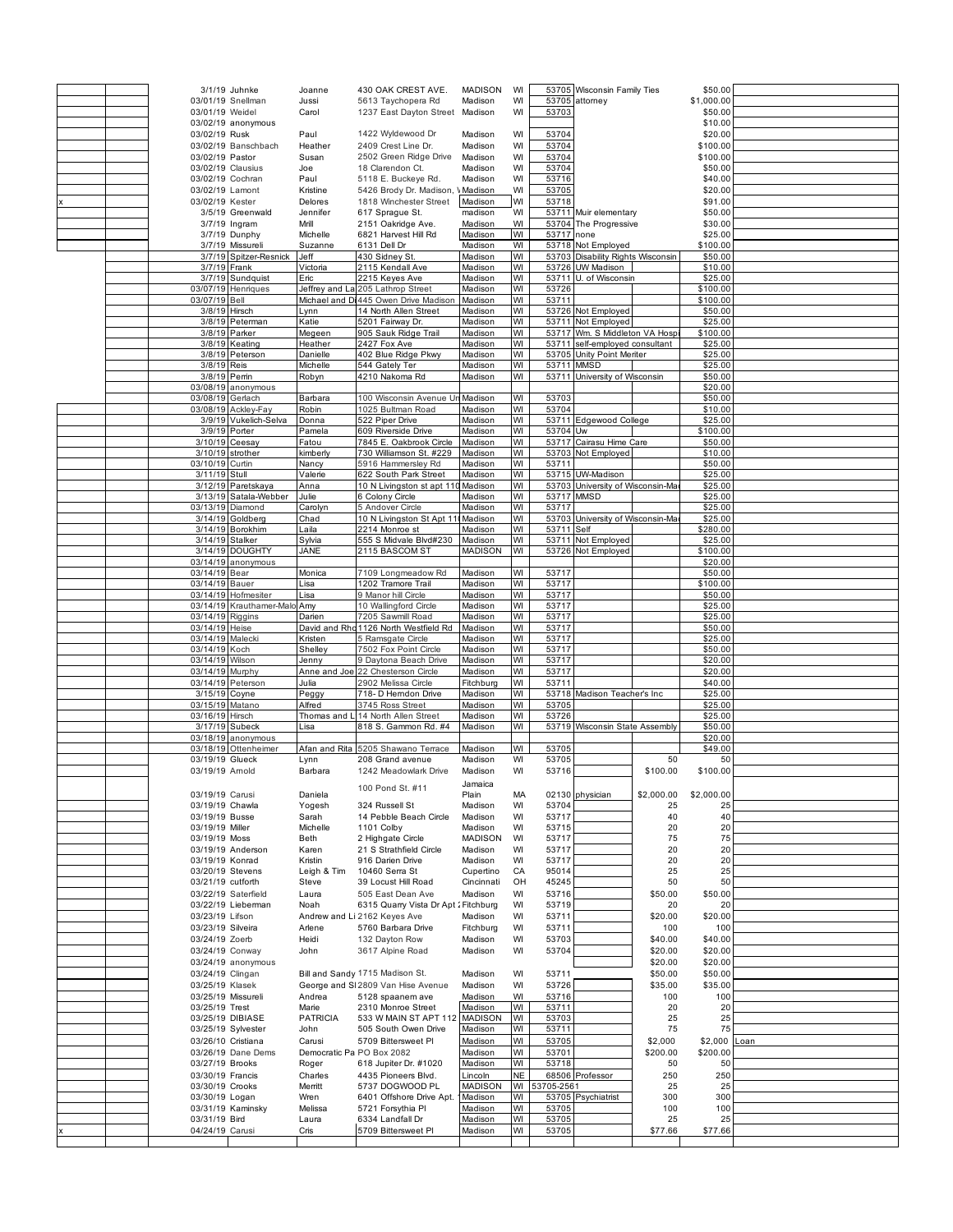| IN-KIND | <b>DATE</b>      | <b>NAME</b>                                                  | <b>ADDRESS</b>              | <b>CITY</b> | ST   | <b>ZIP</b> | <b>PURPOSE</b>                      | <b>AMOUNT</b> | <b>COMMENTS</b> |  |
|---------|------------------|--------------------------------------------------------------|-----------------------------|-------------|------|------------|-------------------------------------|---------------|-----------------|--|
|         |                  | 03/26/19 Wells Print and digital Services, 3122 Watford Way  |                             | Madison     |      | WI 53713   | Campaign lit printing and mailing   | \$11,574.05   |                 |  |
|         | 03/31/19 ActBlue |                                                              | Online                      |             |      |            | Payment procerssing fees            | \$55.94       |                 |  |
|         |                  | 4/24/19 Cris Carusi Facebook Ads - in ki 5709 Bittersweet PI |                             | Madison     | WI   |            | 53705 Advertising                   | \$77.66       |                 |  |
|         |                  | 05/06/19 Stipend- Norm Littlejohn                            | 2209 Cypress Way Apt 16     | Madison     | WI   |            | 53713 Stipend - graphic design      | \$500.00      |                 |  |
|         |                  | 05/10/19 Thank you Notes from Dollar Tr 7475 Mineral Pt Road |                             | Madison     | WI   |            | 53717 Donor thank you notes         | \$4.22        |                 |  |
|         |                  | 05/17/19 Postage Stamps - Walgreens 7810 Mineral Pt Road     |                             | Madison     | WI   |            | 53717 Donor thank you notes         | \$11.00       |                 |  |
|         |                  | 5/24/19 Postage Stamps - Walgreens                           | 7810 Mineral Pt Road        | Madison     | WI   |            | 53717 Donor thank you notes         | \$22.00       |                 |  |
|         |                  | 05/25/19 Stipend- Amanda Pustz                               | 101 Metro Terrace, Unit 202 | Madison     | WI   |            | 53718 Stipend - campaign management | 500.00        |                 |  |
|         |                  | 05/25/19 Stipend - Andrea Missurelli                         | 5128 Spaanem Ave            | Madison     | WI   | 53716      | Stipend - campaign management       | 250.00        |                 |  |
|         |                  | 05/25/19 Stipend - Avden Romer                               | 4613 Barby Ln               | Madison     | WI   | 53704      | Stipend - campaign intern           | 100.00        |                 |  |
|         |                  | 6/19/19 Postage Stamps - Middleton P 7613 Elmwood Avenue     |                             | Middleton   | I WI | 53562      | Donor thank you notes               | \$4.40        |                 |  |
|         |                  |                                                              |                             |             |      |            |                                     |               |                 |  |
|         |                  |                                                              |                             |             |      |            |                                     |               |                 |  |
|         |                  |                                                              |                             |             |      |            |                                     |               |                 |  |